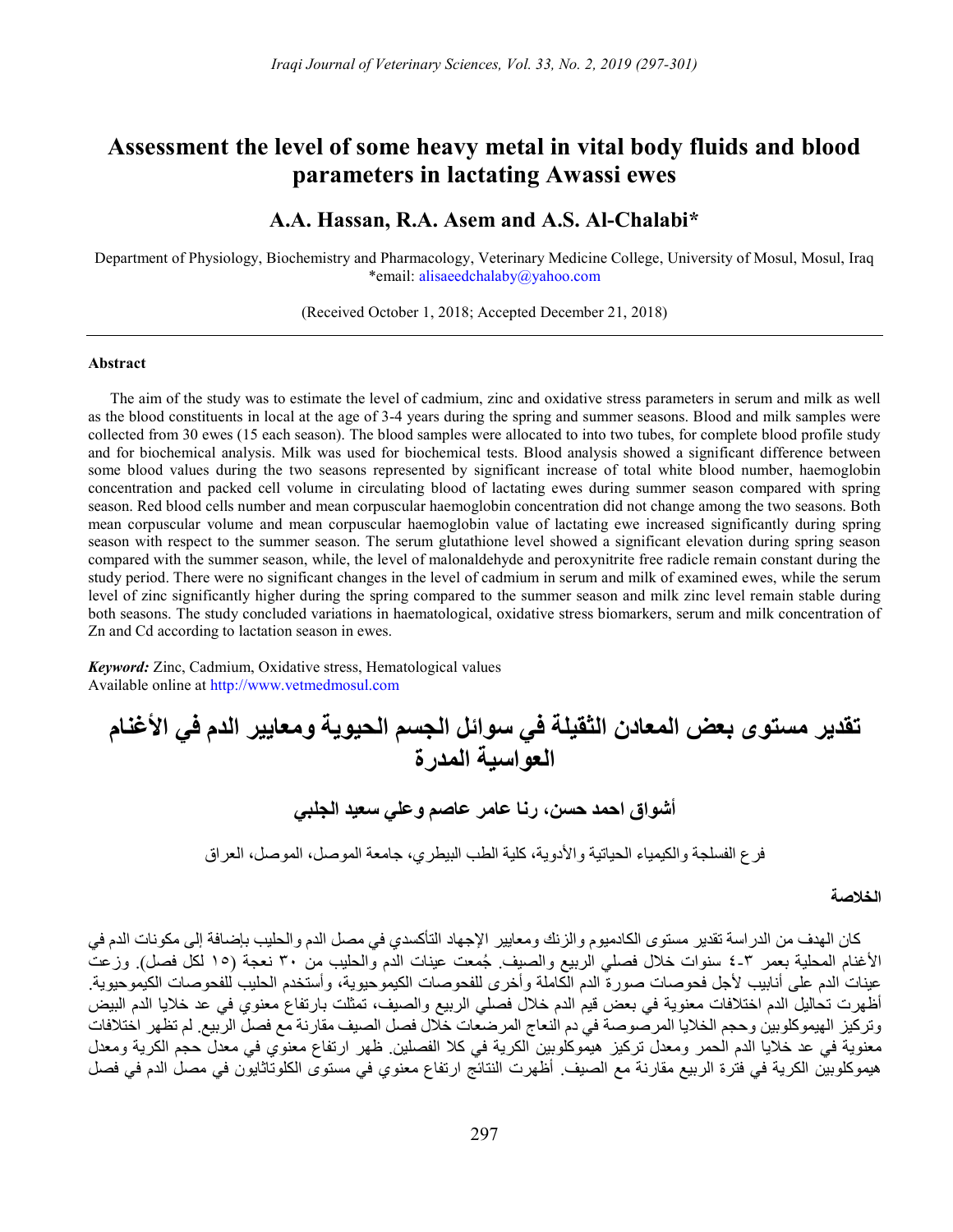الربيع مقارنة مع فصل الصيف بينما بقي مستوى المالوندايالديهايد والبيروكسي نتريت ثابت خلال مدة التجربة. لم يحدث فرق معنوي في مستوى الكادميوم في مصل الدم والحليب في حيوانات التجربة، بينما ارتفع مستوى الزنك وبشكل معنوي في مصل الدم في فصل الربيع مقارنة مع فصل الصيف وبقي مستواه ثابت في الحليب خلال الفصلين. استنتجت الدراسة إلى وجود اختلافات في مكونات الدم والإجهاد التأكسدي والزنك والكادميوم في النعاج المرضعات.

#### Introduction

Plenty of sheep herds were being bred in Iraq for the dual purpose (meat and milk production), and Awassi sheep is one of the most favorite one (1). Lactation as physiological condition described by with significant changes in energy resulting from milk production, which in turn is reflected in changes in many metabolic signals (2). The milk is complicated biological substance that plays a vital role in growing lambs and its composition varied according to environmental, nutritional and genetic factors (3). The secretory cells that secreting milk from secretory alveoli during the lactation period use 80% of the metabolic substances in the blood and its secretion depends on the speed of the filtration of the raw materials from the blood for milk production (4). Milk production is a kind of natural stress, which can happen to the body. Oxidative stress happens due to imbalance between oxidants and antioxidants (5). Reactive oxygen species and hydroxyl radical production due to presence of uncoupled electron that happen naturally in the body as normal metabolic processes (6). The milk contains many antioxidants, for instance, glutathione peroxidase, super oxide dismutase, catalases as well as certain vitamins C and E. All these antioxidants give protection to suckling lambs against oxidative stress, and these agents are very important in controlling and balancing the reactive oxygen metabolites produced by somatic cells, which presents in the milk (7). The cell damage is protected as results of antioxidant's reaction with reactive oxygen species and glutathione is the best antioxidant produced by cells from amino acids, and malondialdehyde (MDA) is the endpoint of lipid peroxidation in the body, which is the best biomarker for oxidative stress (8,9).

Zinc plays a crucial role in RNA and DNA damage repair system, and interact with various protein productions via enhancement of the metabolic process by protecting proteins' forms from unwanted forms through its regulation to gene expression of certain proteins (10-12). Estrogen and glucocorticoid receptors play a necessary role as good zinc receptors (13).

Cadmium is a heavy toxic metal for the animal body, and the best environmental source is the waste products of industry (14,15). The variation of cadmium milk concentration in farm animals usually fluctuate due to several factors, for instance, suckling period, nutrition status, and lambing season (16). So, the aim of current

study is to assess of zinc and cadmium, hematological examination, oxidative stress biomarkers during two different seasons (spring and summer) at Al-Hamdanya district of Mosul city.

#### Material and methods

#### Blood and milk collection

Thirty adult ewes were employed in this study, randomly distributed in two groups. First group of blood and milk sample was collected during spring season and second group of blood sample were collected during summer (15 sample/ season). All studied ewe were clinically healthy at collection time of blood and milk samples. Blood was allocated into two tubes, one for haematological examination using veterinary Coulter (blood analyzer), and the other part used for serum separation for biochemical analysis. Milk was collected in sterile tubes, kept in a cool box, and transferred to the laboratory for detection of cadmium and zinc using atomic absorption technique.

#### Biochemical analysis

Glutathione (GSH) was determined quantitatively using spectrophotometric assay according to (17). Peroxynitrite was determined according to protocol described by (18). Malondialdehyde (MDA) was assessed spectrophotometrically according to (19). Zinc and cadmium detection in milk and serum was done using atomic absorption technique as mentioned by (20).

#### Statistical analysis

All the data presented as mean  $\pm$  S.E. and statistically assessed at significant value less than 0.05 using SPSS version 23. The difference between groups was evaluated using independent  $t$ -test  $(21)$ .

#### Results

The data revealed no significant variation in a total number of RBCs count of tested ewe blood sample throughout the study durations, and WBCs count showed significant increase in circulating blood of lactating ewe during summer lactation season. While, Hb and PCV values were significantly higher in ewe lactating their lamb during summer than those belonged to spring season at  $P$  value less than 0.05. Both MCV and MCH values of lactating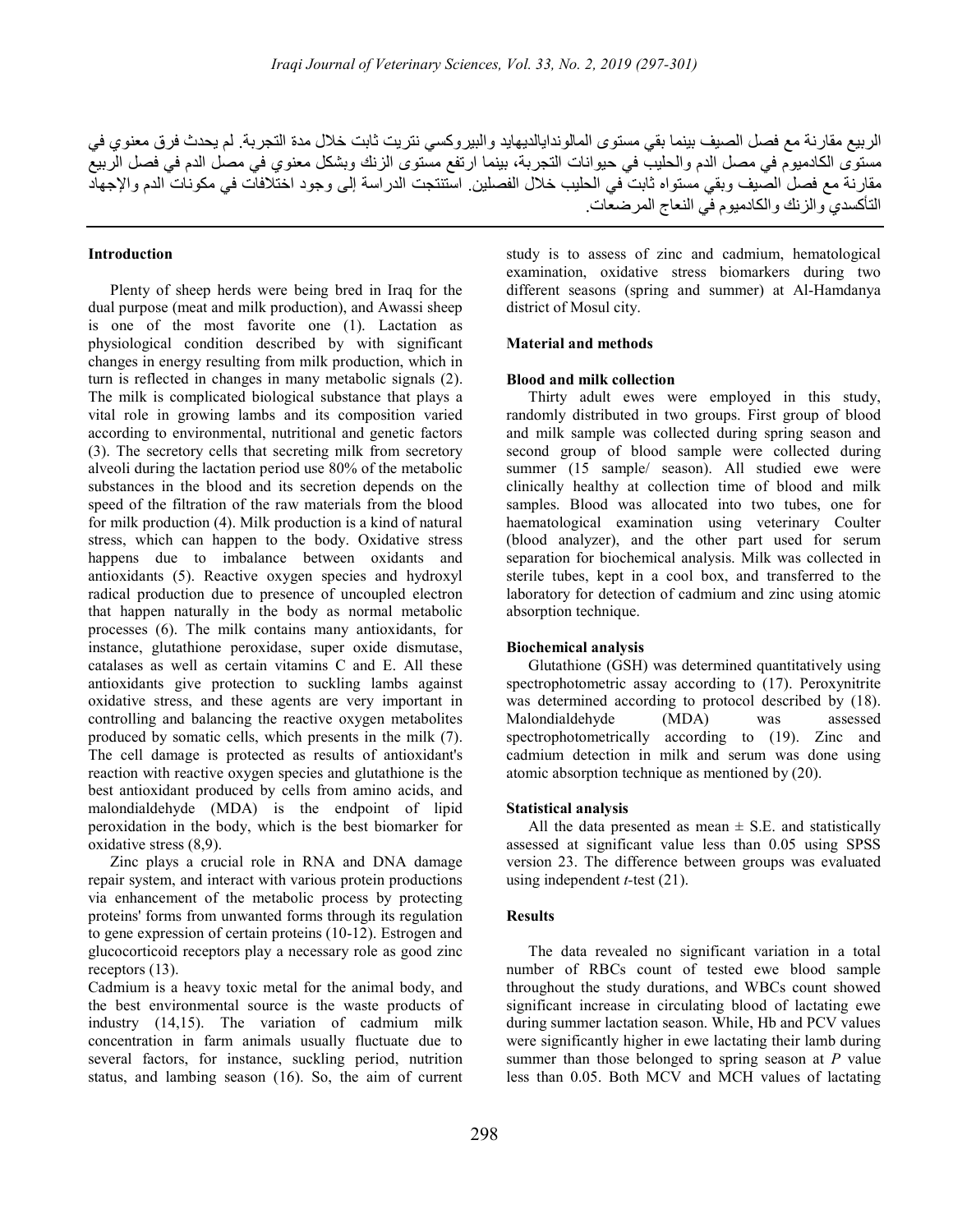ewe during spring season increased significantly at P value less than 0.05 with respect to that lactation their lamb during summer (Figure 1).



Figure 1: Effect of lactation season variation on haematological values in lactating ewes (Data presented as mean  $\pm$  SE,  $*$  mean significant variation at P $\leq$ 0.05).

Glutathione serum level was increased significantly during spring lactating time compare to summer time at  $$ value less than 0.05. As long as, no significant variation being recorded between spring and summer lactation seasons regarding serum MDA and peroxynitrite radicals' concentrations (Figure 2).



Figure 2: Effect of lactating season on some antioxidants status biomarkers in lactating ewes. Data presented as mean $\pm$  SE, \* mean significant variation at P  $\leq$  0.05.

Serum zinc concentration as ppm revealed high concentration during a spring lactation season compare to summer lactation season at  $P$  value less than 0.05, although its milk concentration remained constant between both seasons. Both milk and serum cadmium concentrations did not reveal any significant variation between both lactation season's spring and summer of examined ewe (Figure 3).



Figure 3: Effect of lactating season on cadmium and zinc concentration in both serum and milk in lactating ewes. Data presented as mean± SE, \* mean significant variation at  $P \leq 0.05$ .

#### Discussion

Data of current study revealed that there is a variation in haematological values in lactating ewe during different seasons. For instance, total WBC count in circulating blood of lactating ewe, during summer was higher than those of spring season, which disagree with Miloslav et al. (22) who, found that total leukocytes were increases in spring. While, agrees with Samarzija et al. (23) who found an increase leukocyte in lactating ewe during a whole lactation season. Another study in 1992 (24), found mild leukopenia in lactating cow starting from day 20 until day 60. Lactating goats showed that there is a decline in total WBC count during lactation was due to migration of neutrophils from blood to milk secreting acini in the mammary gland as a defense mechanism in the udder tissue (25). Another similar study (26) employed lactating goats exhibited increase neutrophils as results of elevation in serum lactase level due to increase production of dehydrogenase during the lactation period, especially in those animals with mild to chronic mastitis (27-29). Total RBCs count exhibited no changes despite of the increase in PCV and Hb values of summer lactating ewes compare to spring lactating ewes, this results is in similarity to Abdelatif et al. and Tripathi et al. (30,31) who, found that increase PCV, Hb in Awasii ewe during lactation period regardless to the season and may be due to variation influencing factors such as sex, age, breed, nutritional status and grazing in high altitudes areas (32).

Oxidative stress results in the current study, there is a variation in certain biomarkers, for instance, serum glutathione level, which exhibited significant elevation in spring lactating ewe compared to those lactating their lambs in summer. At the same time, MDA plus peroxynitrite radicals did not altered during the study period in both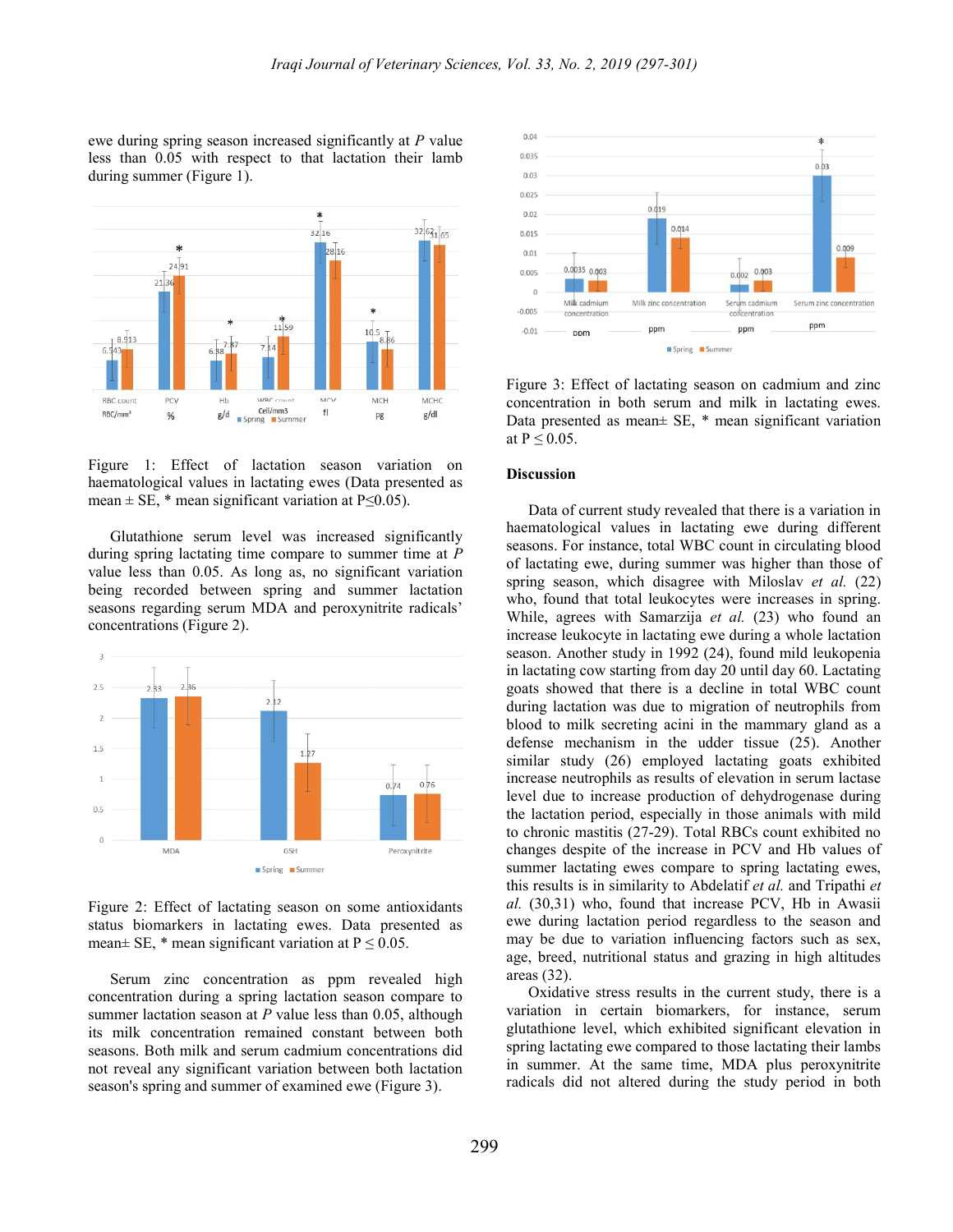lactating seasons. These results does not match the result of Miloslav et al. (33) which exhibited a decline in GSH level in both goats and sheep, while an elevation was recorded in GSH level in lactating buffalo and cow as well as MDA levels without alteration in peroxynitrite level.

Zinc (Zn) plays an essential role in animal nutrition as a component of a number of critical enzymes and is an essential micronutrient required for over 300 different cellular processes, including DNA and protein synthesis, enzyme activity, and intracellular signaling (34). The pancreas, prostate, and mammary gland are secretory tissues that have unusual Zn requirements and thus must tightly regulate Zn metabolism through integrating Zn import, sequestration, and export mechanisms (35). The current study revealed an increase in Zn serum level during spring lactating season, while, Zn milk level remained unchanged. This finding does not match the result of Greppi et al. (36) who reported that milk Zn concentration in spring lower than its concentration in autumn in dairy goats (37) which may be due to difference in nutritional status of dairy goats during lactation season. Variation in serum and milk levels of Zn depends also on grazing season, breed, and pH of the soil in grazing areas, which influence on Zn intake through its concentration in the plants (38). In general, the active secretory tissues utilize Zn for basic cellular processes but also require Zn for unique cellular needs, in addition, abundant Zn is transported into the secretory pathway, and a large amount is subsequently secreted in a tightly regulated manner for unique biological processes (36,37). The role of Zn in the mammary gland is versatile, because the mammary gland is a dynamic tissue that undergoes dramatic morphological and functional changes; it requires a regulated effort to provide sufficient Zn for tissue expansion during lactation, which is efficiently ameliorated following weaning (38). In non-lactating animals, the regulation of Zn metabolism requires the integrated function of number of Zn transporters to maintain mammary gland Zn homeostasis for proper cellular function. This is why researchers insist that serum level of metal elements decrease as lactation progress that impact negatively on homeostasis of these elements which play a crucial role as co-enzymes for most physiological processes (39). The average levels of certain elements except sodium in goat and sheep milk is higher than cow milk and their concentration depends on several factors like, nutritional status, health condition and lactation stage (40).

Cadmium (Cd) is an environmental pollutant impact negatively on renal function through its nephrotoxic compounds after chronic exposure (41). Due to the extremely long half-life of cadmium in the animal body, and specifically in the kidney and could be seen in the mammary gland (41). Cd exposure may lead to variations of some hematological values and cause dysfunction in the

body physiology, particularly by interfering with calcium and zinc metabolisms (42). The current study revealed that both milk and serum concentrations were not influenced throughout the lactation season, this result is disagreed with Póti et al. (43) who reported that Cd was higher than acceptable limits in milk of farm animals according to the European Union regulation due to fluctuations of the heavy-metal content were the highest in the grass that leads to increase Cd level in the milk. A previous study in 2006 by Güler (44) found that the Cd low level in milk samples. This may be due to relatively high heavy-metal contents of concentrate and hay. Although the amount of the chromium in milk samples was lower than the values that were reported by Csathó (45).

#### Conclusion

The study concludes that there are variations in haematological, oxidative stress biomarkers, Zn, and Cd data according to lactation season in serum and milk of lactating ewes.

#### Acknowledgment

The authors would like to express their gratitude to the owners of sheep herds for their hospitality and their help during samples collection. We Furthermore would express our deep thanks to the laboratory assistants, which gave us their time to analyze the samples.

#### References

- 1. Veerkamp RF, Oldenbroek JK, Van der Gaast HJ, Van der Werf JH. Genetic correlation between days until start of luteal activity and milk yield, energy balance, and live weights. J Dairy Sci. 2000; 83:577-83. https://doi.org/10.3168/jds.S0022-0302(00)74917-4
- 2. Brogan RS, Michell S, Trayhuran P, Smith MS. Suppression of leptin during lactation: contribution of the suckling stimulus versus milk<br>production. Endocrinol. 1999; 140(6) 2621-2627. Endocrinol. 1999; 140(6) 2621-2627. https://doi.org/10.1210/endo.140.6.6802
- 3. Zivkovic J, Sunaric S, Trutic N, Denic M, Kocic C, Jovanovic T. Antioxidants and antioxidant capacity of human milk. Acta Facultatis<br>Medicae Naissensis. 2015; 32(2), 115-125. Naissensis. 2015; 32(2), 115-125. http://doi.org/10.1515/afmnai-2015-0012
- 4. Giuseppe B, Erminio T, Rosanna L. Some new aspects of nutrition, health conditions and fertility of intensively reared dairy cows. Italian Anim Sci. 2009: 8(4), 491-518. https://doi.org/10.4081/ijas.2009.491
- 5. Agarwal A, Prabakaran SA. Mechanism measurement and prevention of oxidative stress in male reproductive physiology. Indian J Exp Biol. 2005; 43:963-974. PMID: 16315393
- 6. Wang J, Zhu H, Liu X, Liu Z. Oxidative stress and Ca  $(2^+)$  signals involved on cadmium-induced apoptosis in rat hepatocyte. Biol Trace Elem Res. 2014; 161(2):180-9. https://doi.org/10.1007/s12011-014- 0105-6
- 7. Andrei S, Matei S, Fit N, Cernea C, Ciupe S, Bogdan S, Groza IS. Glutathione peroxidase activity and its relationship with somatic cell count, number of colony forming units and protein content in